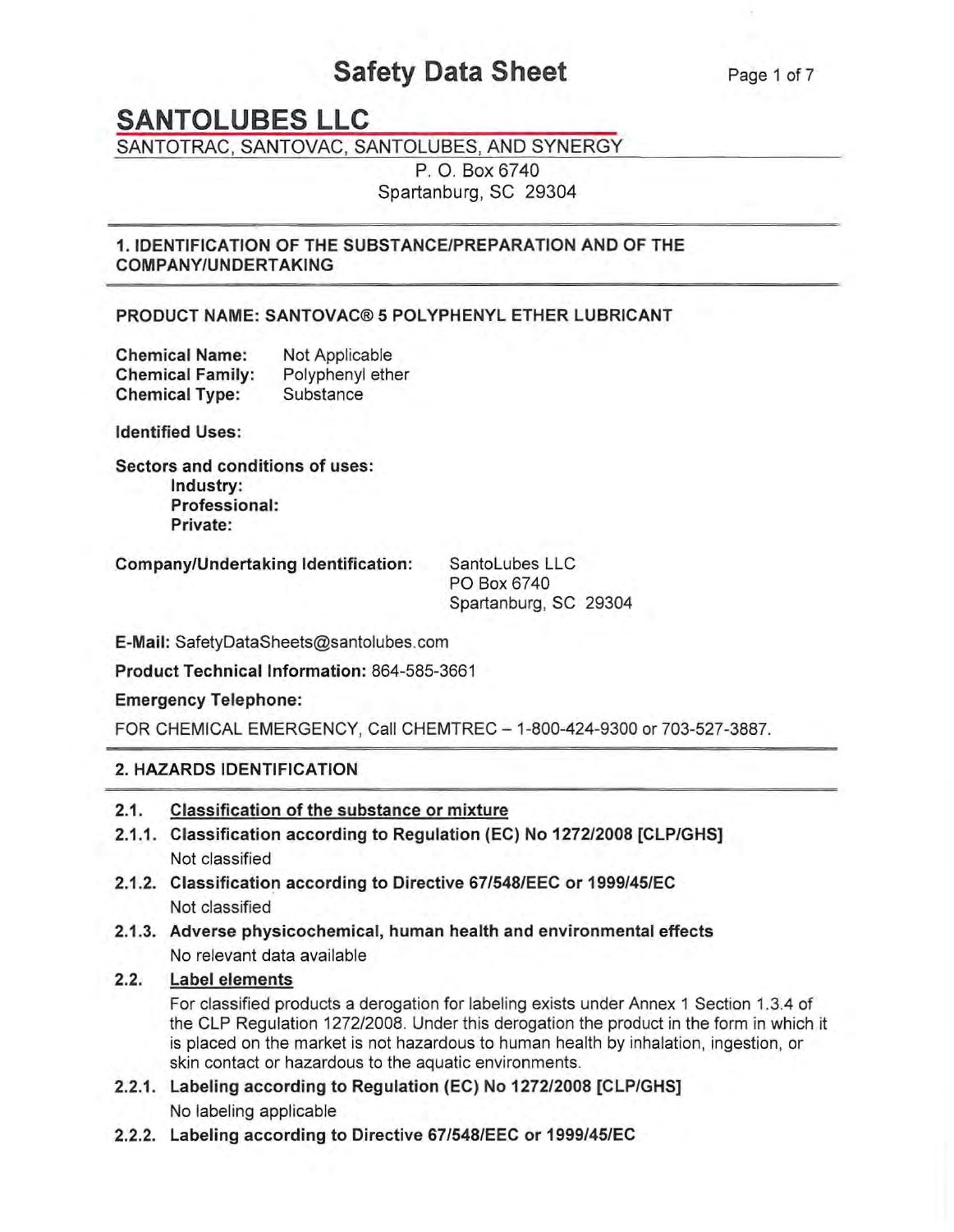# **SAFETY DATA SHEET SANTOVAC® 5 POLYPHENYL ETHER LUBRICANT Page 2 of 7**

R-phrases : -

#### **2.3. Other hazards**

No relevant data available

### **3. COMPOSITIONIINFORMATION ON INGREDIENTS**

SANTOVAC® 5 polyphenyl ether is a multi-ring polyphenyl ether. The CAS Number for this material is 2455-71-2.

It is not a hazardous chemical(s) under the criteria of the OSHA Hazard Communication Standard (29 CFR 1910.1200).

#### **4. FIRST AID MEASURES**

**INHALATION:** Immediate first aid is not likely to be required. However, if symptoms occur, remove to fresh air. Remove material from eyes, skin and clothing .

**SKIN CONTACT:** Immediate first aid is not likely to be required. However, this material can be removed by washing thoroughly with soap and water. Wash heavily contaminated clothing before reuse.

**EYE CONTACT:** Immediate first aid is not likely to be required. However, this material can be removed by washing thoroughly with soap and water. Wash heavily contaminated clothing before reuse.

**INGESTION:** Immediate first aid is not likely to be required. A physician or Poison Control Center can be contacted for advice.

**SELF-PROTECTION OF THE FIRST AIDER:** First Aider should wear rubber gloves and suitable eye protection to prevent skin and eye exposure.

#### **5. FIRE FIGHTING MEASURES**

**SUITABLE EXTINGUISHING MEDIA:** Water spray, foam, dry chemical, carbon dioxide or any Class B extinguishing agent.

**EXTINGUISHING MEDIA WHICH MUST NOT BE USED FOR SAFETY REASONS:** Not applicable

**SPECIAL EXPOSURE HAZARDS ARISING FROM THE SUBSTANCE OR PREPARATION ITSELF, COMBUSTION PRODUCTS, RESULTING GASES:** Products of decomposition include carbon monoxide, carbon dioxide, and hydrocarbons.

**SPECIAL PROTECTIVE EQUIPMENT FOR FIRE-FIGHTERS:** Fire fighters or others likely to be exposed to products of combustion should wear full protective clothing including selfcontained breathing apparatus. Equipment should be thoroughly decontaminated after use.

**ADDITIONAL INFORMATION:** Not applicable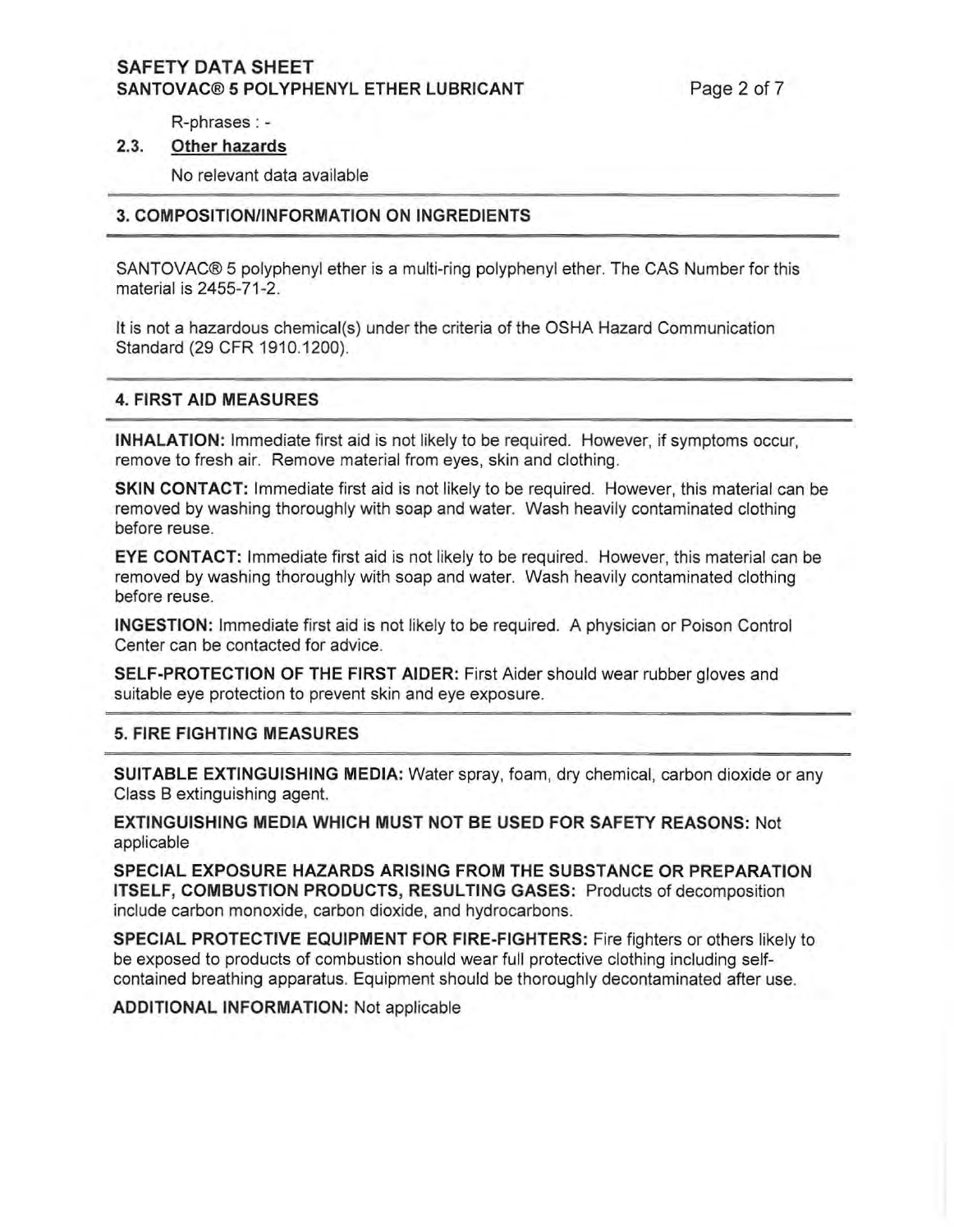# **SAFETY DATA SHEET SANTOVAC® 5 POLYPHENYL ETHER LUBRICANT Page 3 of 7**

## **6. ACCIDENTAL RELEASE MEASURES**

**PERSONAL PRECAUTIONS:** Wear rubber gloves and safety glasses with side shield, Prevent skin and eye exposure.

#### **ENVIRONMENTAL PRECAUTIONS:**

**METHODS FOR CLEANING UP:** Contain large spills with dikes and transfer the material to appropriate containers for reclamation or disposal. Absorb remaining material or small spills with an inert material and then place in a chemical waste container. Flush residual spill area with water.

#### LAND SPILL:

#### **WATER SPILL:**

**ADDITIONAL INFORMATION:** Not applicable

### **7. HANDLING AND STORAGE**

**ADVICES ON SAFE HANDLING:** Handle in accordance with good industrial hygiene and safety practices. These practices include avoiding unnecessary exposure and removal of material from eyes, skin and clothing,

**PROTECTIVE MEASURES:** Should require no special protective measures in handling and storage,

**MEASURES TO PREVENT AEROSOL AND DUST GENERATION:** Not applicable

**MEASURES REQUIRED TO PROTECT THE ENVIRONMENT:** Not applicable

**SPECIFIC REQUIREMENTS OR HANDLING RULES:** Not applicable

**ELECTROSTATIC ACCUMULATION HAZARD:** Not applicable

**FURTHER INFORMATION:** Not applicable

**TECHNICAL MEASURES AND STORAGE CONDITIONS:** Not applicable

**PACKAGING MATERIALS:** Emptied container retains vapor and product residue. Observe all labeled safeguards until container is cleaned, reconditioned, or destroyed.

# **8. EXPOSURE CONTROLS/PERSONAL PROTECTION**

**OCCUPATIONAL EXPOSURE LIMITS:** Not Established

**BIOLOGICAL LIMIT VALUES:** Not Established

**DNELIDMEL AND PNEC-VALUE(S):** Not Established

**OCCUPATIONAL EXPOSURE CONTROLS:** Provide natural or mechanical ventilation to minimize exposure. If practical, use local mechanical exhaust ventilation at sources of air contamination such as open process equipment.

**TECHNICAL MEASURES TO PREVENT EXPOSURE:** Not Applicable

**PERSONAL PROTECTION EQUIPMENT:** See Exposure Controls Above

**RESPIRATORY PROTECTION:** Avoid breathing mist. Use NIOSH/MSHA approved respiratory protection equipment when airborne exposure is excessive, Consult respirator manufacturer to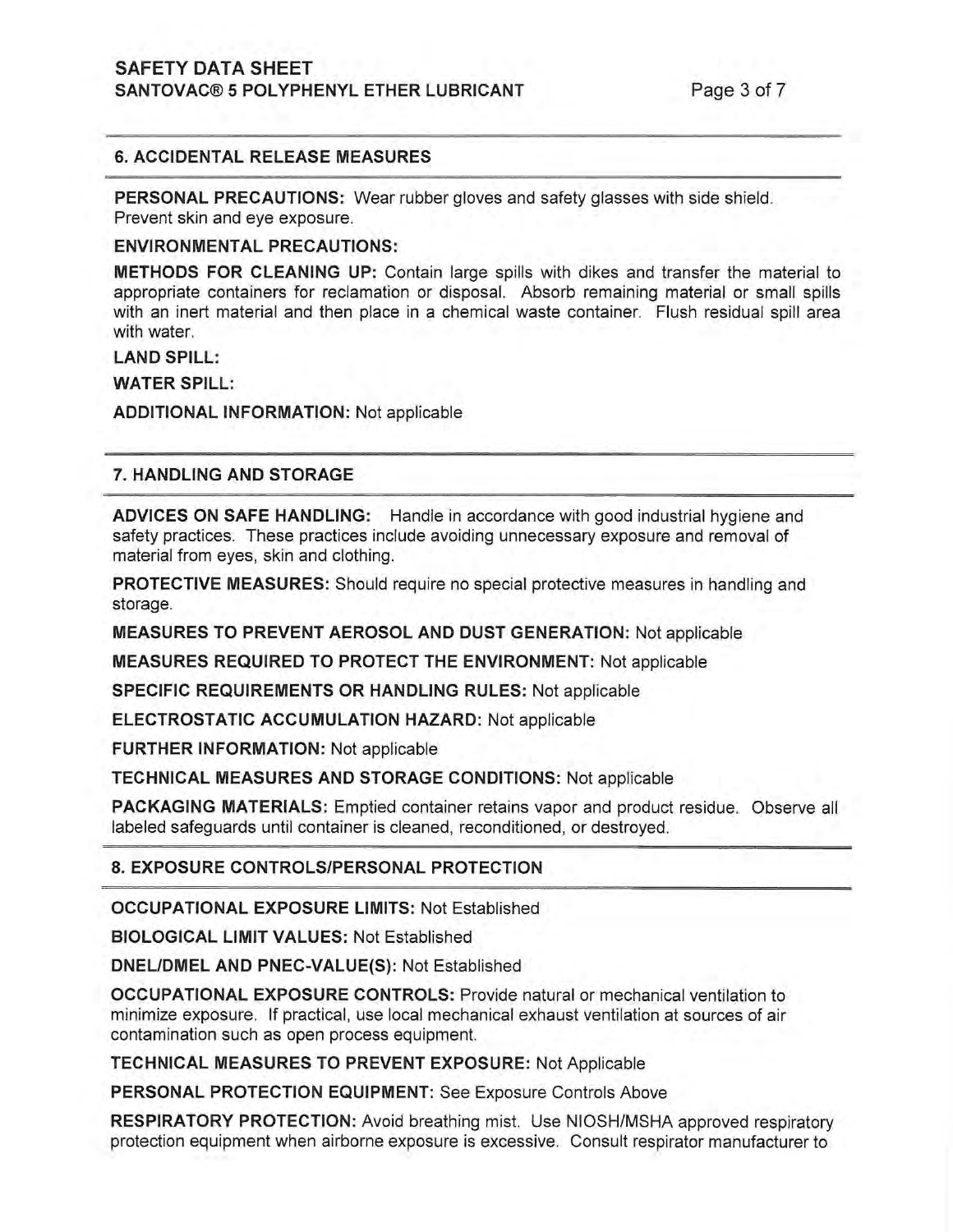# **SAFETY DATA SHEET**  SANTOVAC® 5 POLYPHENYL ETHER LUBRICANT Page 4 of 7

determine appropriate type equipment for given application. Observe respirator use limitations specified by NIOSH/MSHA or the manufacturer. Respiratory protection programs must comply with 29 CFR 1910.134.

**HAND PROTECTION:** Although it does not present a significant skin concern wearing protective gloves is recommended. Wash thoroughly after handling.

**EYE PROTECTION:** This product does not cause significant eye irritation or eye toxicity requiring special protection. Use good industrial practice to avoid eye contact.

**BODY PROTECTION:** Although it does not present a significant skin concern, minimize skin contamination by following good industrial practice. Wash contaminated skin thoroughly after handling.

**ENVIRONMENTAL EXPOSURE CONTROLS:** 

**WATER (INCL. SEWAGE PLANT):** 

**AIR:** 

**SOIL:** 

## **9. PHYSICAL AND CHEMICAL PROPERTIES**

| PHYSICAL STATE:                           | Liquid                                                             |                            |  |  |
|-------------------------------------------|--------------------------------------------------------------------|----------------------------|--|--|
| COLOR:                                    | Light yellow essentially clear liquid                              |                            |  |  |
| ODOR:                                     | Odorless to slight phenolic                                        |                            |  |  |
| Appearance:                               | Light yellow essentially clear liquid                              |                            |  |  |
| <b>Flash Point:</b>                       | 550°F (287°C)                                                      | Method: Cleveland Open Cup |  |  |
| Auto-ignition Temperature: 1135°F (612°C) |                                                                    |                            |  |  |
| <b>Fire Point:</b>                        | 660°F (348°C)                                                      |                            |  |  |
| <b>Boiling Point:</b>                     | 889-F @ 760 mm Hg                                                  |                            |  |  |
| Pour Point:                               | 40 °F                                                              |                            |  |  |
| <b>Specific Gravity:</b>                  | $1.195 - 1.201$ @ 25/25 °C                                         |                            |  |  |
| pH:                                       | Neutral                                                            |                            |  |  |
| Solubility:                               | Soluble in acetone and light aromatic solvents; insoluble in water |                            |  |  |

NOTE: These physical data are typical values based on material tested but may vary from sample to sample. Typical values should not be construed as a guaranteed analysis of any specific lot or as specifications for the product.

# **10. STABILITY AND REACTIVITY**

**STABILITY: SANTOVAC® 5** lubricant is stable under ordinary handling and storage conditions.

**CONDITIONS TO AVOID:** Not Applicable

**MATERIALS TO AVOID INCOMPATIBILITY:** Exposure to highly oxidizing materials should be avoided.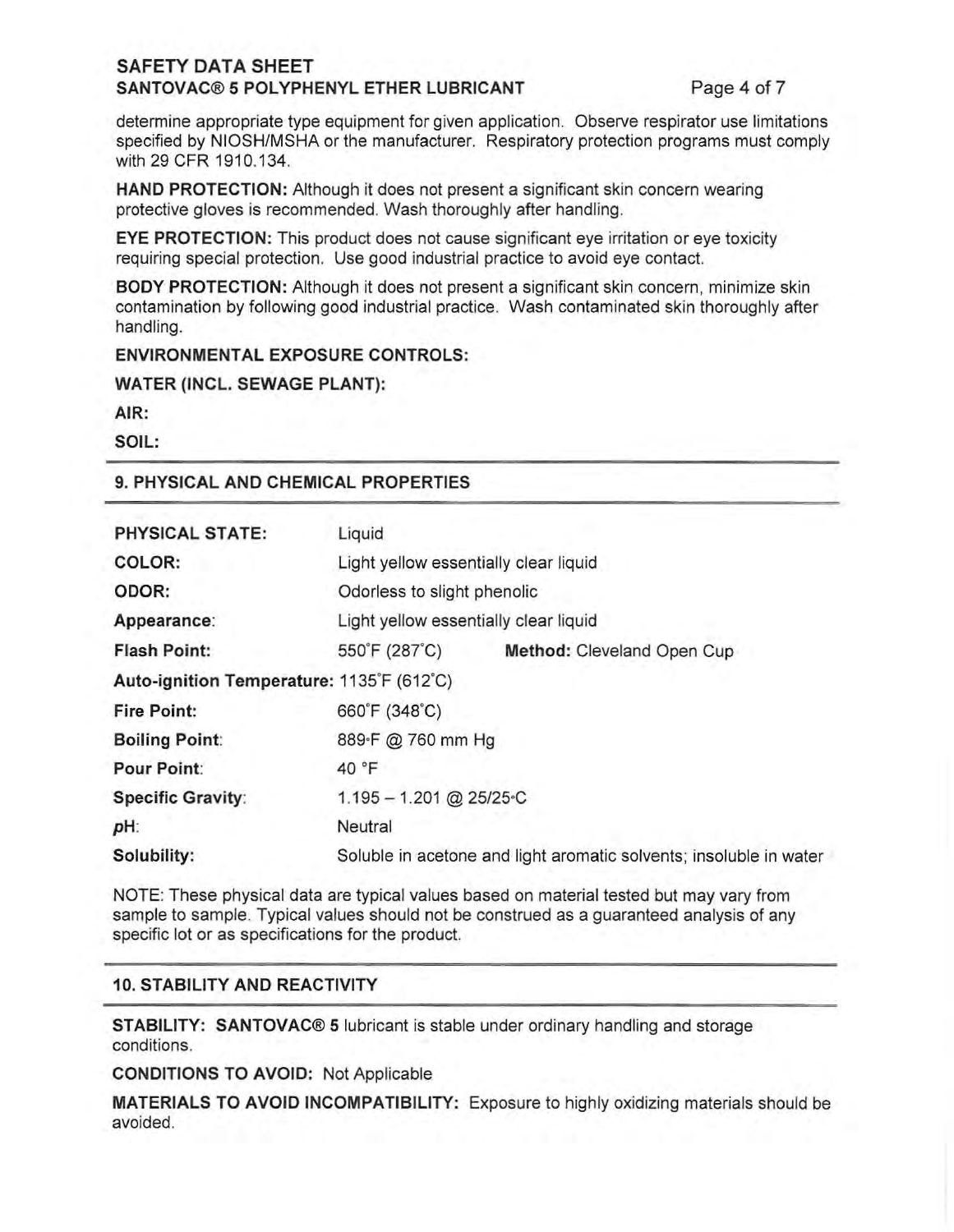# **SAFETY DATA SHEET SANTOVAC® 5 POLYPHENYL ETHER LUBRICANT Page 5 of 7**

**HAZARDOUS DECOMPOSITION PRODUCTS:** Continued use at temperature above 425°C may result in the formation of benzene and phenol. **If** the product is burned, complete combustion produces carbon dioxide and water and partial combustion produces carbon monoxide, smoke, soot and low molecular weight hydrocarbons.

**HAZARDOUS POLYMERIZATION:** Will not occur

# **CONDITIONS TO AVOID HAZARDOUS POLYMERIZATION:** Not Applicable

# **11. TOXICOLOGICAL INFORMATION**

| <b>EYE CONTACT: Nonirritating</b>  | (Rabbit, 0.0/110.0)               |  |  |
|------------------------------------|-----------------------------------|--|--|
| <b>SKIN CONTACT: Nonirritating</b> | (Rabbit, 24-hr exposure, 0.0/8.0) |  |  |

**INHALATION:** Practically Nontoxic (Rat 4-hr LC50 > 47 mg/l. No deaths and no signs of toxicity were observed in animals exposed to 47 mg/I, the highest atmospheric concentration achievable by heating the material to 329°C in this study.)

#### **INGESTION:**

**ACUTE TOXICITY:** Data from laboratory studies on similar polyphenol ether formulations are summarized as follows:

|            | Effect dose                | Species | Method | Remark               |
|------------|----------------------------|---------|--------|----------------------|
| Oral       | LD50: >34,600 mg/kg        | Rat     |        | Practically nontoxic |
| Oral       | LD50:> 34,600 mg/kg        | Rabbit  |        | Practically nontoxic |
| Dermal     | LD50:> 34,600 mg/kg        | Rabbit  |        | Practically nontoxic |
| Inhalative | $LC50$ : > 47 mg/ $\mid^*$ | Rat     |        | Practically nontoxic |

No deaths and no signs of toxicity were observed in animals exposed to 47 mg/l, the highest atmospheric concentration **achievable by heating the material to 329°C in the study.** 

#### **IRRITANT AND CORROSIVE EFFECTS:**

Laboratory studies have been conducted on similar polyphenyl ether formulations and these data are considered representative of SANTOVAC® 5 Lubricant.

In a controlled skin contact study, no skin irritation (primary or cumulative) or skin allergy was observed in humans following repeated exposures to a polyphenyl ether formulation similar to SANTOVAC® 5 Lubricant.

Increases in liver weight and liver/body weight ratios with accompanying increase in liver cell size, considered to be related in increased liver metabolic activity and increases in adrenal weight were noted in rats following repeated skin exposure (4-weeks) to a second polyphenyl ether formulation. This same formulation produced no genetic changes in standard tests using animal or bacterial cells.

#### **SENSITISATlON:**

Repeated dose toxicity (sub-acute to chronic)

# **12. ECOLOGICAL INFORMATION**

SANTOLUBES LLC has not conducted environmental toxicity studies with this product.

**Aquatic** toxicity:

**Biodegradation:** 

**Bioaccumulation:**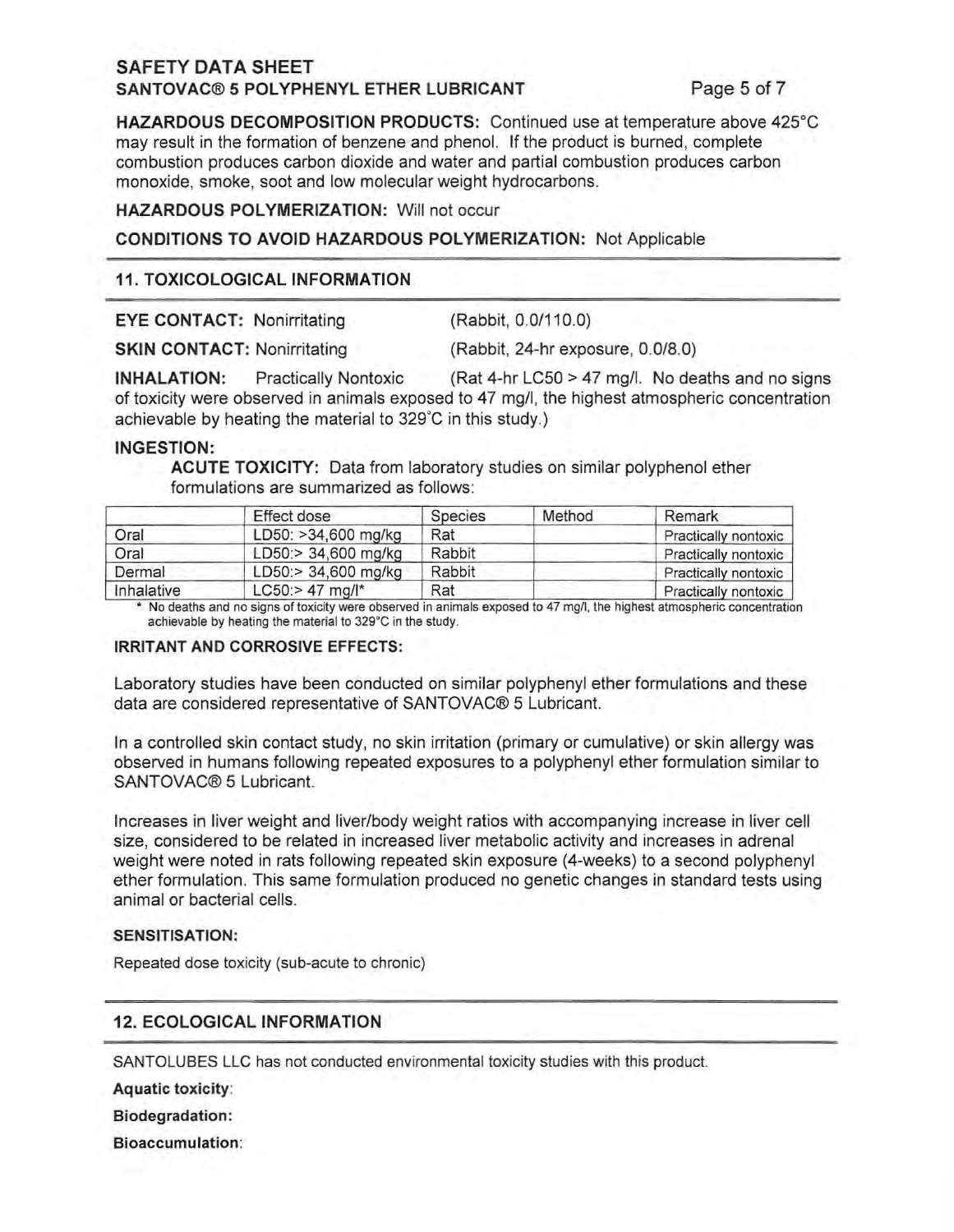# SAFETY DATA SHEET SANTOVAC® 5 POLYPHENYL ETHER LUBRICANT Page 6 of 7

## 13. DISPOSAL CONSIDERATIONS

APPROPRIATE DISPOSAL I PRODUCT: Dispose of in accordance with all federal, state and local environmental regulations.

WASTE CODES / WASTE DESIGNATIONS ACCORDING TO EWC / AVV:

#### APPROPRIATE PACKAGING:

ADDITIONAL INFORMATION: This material when discarded is not a hazardous waste as defined by the Resource, Conservation and Recovery Act (RCRA), 40 CFR 261 . Recommended method of disposal is by high temperature incineration in a RCRA approved TSDF.

## 14. TRANSPORT INFORMATION

NOTE: This material is not classified as a hazardous material by the U.S. Department of Transportation (DOT) or by the International Air Transport Association (lATA).

# 15. REGULATORY INFORMATION

Label according to EC Directive *1999/45/EC* (Dangerous Preparations Directive)

Trade name:

SANTOVAC® 5 Polyphenol Ether Lubricant

Hazardous substances:

Danger Symbols:

Risk Phrases

Safety Phrases

#### Substance Origin

SantoLubes LLC 2155 West Croft Circle Spartanburg, SC 29302

-- State Regulations -

Cal. Prop. 65 - This product does not contain any components that are regulated under California Proposition 65.